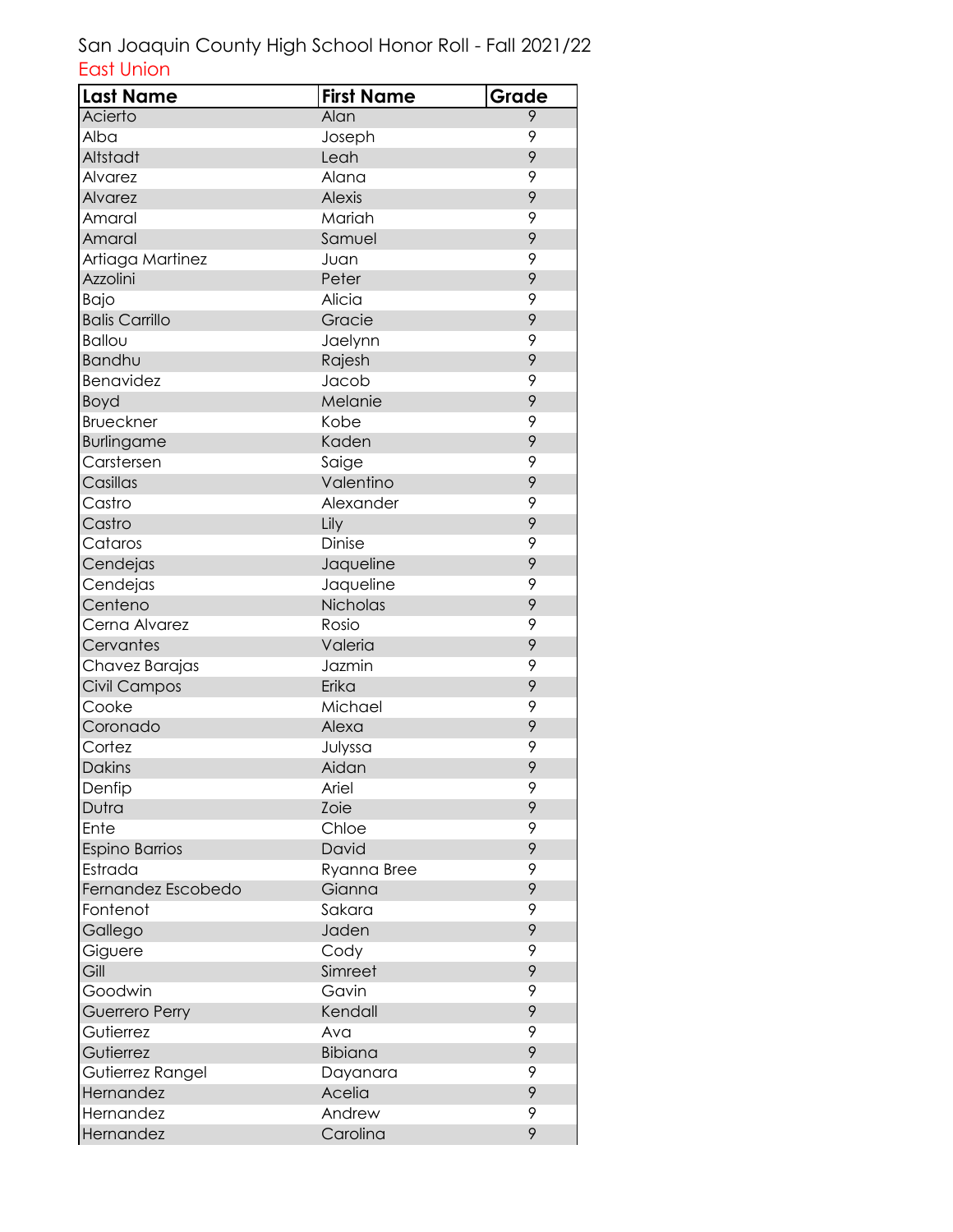| <b>Last Name</b>        | <b>First Name</b> | Grade |
|-------------------------|-------------------|-------|
| Hernandez               | Sebastian         | 9     |
| Hohn                    | Katie             | 9     |
| Holguin                 | Gabriel           | 9     |
| Hutchinson              | Miles             | 9     |
| Isaac                   | Reilly            | 9     |
| Jefferson               | Princess          | 9     |
| Keller                  | Kyleigh           | 9     |
| Kondrad                 | Kayla             | 9     |
| LaGrande                | Shaylareign       | 9     |
| Lares                   | Cindy             | 9     |
| Lee                     | Cash              | 9     |
| Lewis                   | Zoe               | 9     |
| Lopez                   | Alejandra         | 9     |
| Lopez                   | Laci              | 9     |
| Lopez Barragan          | Edgar             | 9     |
| Lopez Luna              | Gabriel           | 9     |
| Lopez Luna              | Gabriel           | 9     |
| Lopez Martinez          | Stephanie         | 9     |
| Luani                   | Meritiana         | 9     |
| Machuca                 | <b>Alexis</b>     | 9     |
| Mack                    | Jammison          | 9     |
| Maldonado Sandoval      | Alexandra         | 9     |
| Manaloto                | Cathlene Kaye     | 9     |
| Mariscal                | Cristiana         | 9     |
| <b>Martin Gutierrez</b> | Alexa             | 9     |
| Martinez                | Christian         | 9     |
| Martinez                | Isabella          | 9     |
| Mason                   | Lamont'tae        | 9     |
| McCreery                | Kendall           | 9     |
| McDonald                | Eric              | 9     |
| Meli Sandoval           | Natalia           | 9     |
| Mendez                  | Carerra           | 9     |
| Meyer                   | Jeremy            | 9     |
| Morales                 | Anthony           | 9     |
| Mount                   | <b>Blake</b>      | 9     |
| Ornelas Hernandez       | Mariana           | 9     |
| Ornelas Hernandez       | Mariana           | 9     |
| Ortega Bueno            | Angel             | 9     |
| Ortiz                   | Jarely            | 9     |
| Ostreicher              | Frankie           | 9     |
| Parry Kelm              | Julian            | 9     |
| Patterson               | <b>Rick</b>       | 9     |
| Patton                  | Ethan             | 9     |
| Pellizzari              | Jackson           | 9     |
| Phares                  | Jennelle          | 9     |
| Pillatsch               | Madison           | 9     |
| Pimentel                | Brayan            | 9     |
| Polanco                 | Camila            | 9     |
| Porras                  | Savanah           | 9     |
| Ramirez                 | <b>Brandon</b>    | 9     |
| Reyes Cabrera           | Guadalupe         | 9     |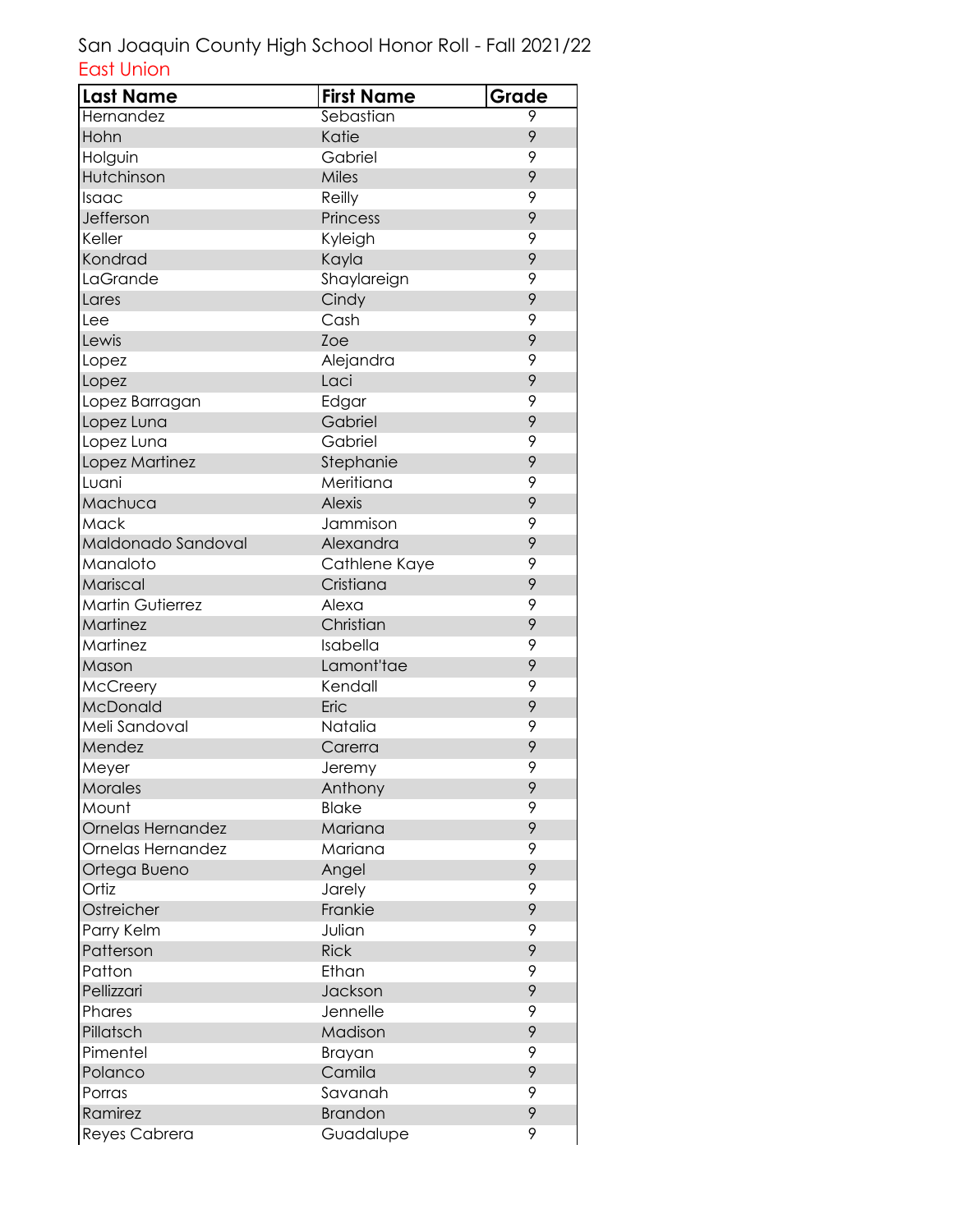| <b>Last Name</b>   | <b>First Name</b> | Grade |
|--------------------|-------------------|-------|
| Rivera             | Nevaeh            | 9     |
| Robillard          | Jennifer          | 9     |
| Rodrigues          | McKinleigh        | 9     |
| Rodriguez          | Atyana            | 9     |
| Rodriguez          | Isabella          | 9     |
| Rodriguez          | Pierre            | 9     |
| Rosas Zamudio      | Abraham           | 9     |
| Ruiz               | Carlos            | 9     |
| Saldana            | Miranda           | 9     |
| Salinas            | Cesar             | 9     |
| Sanchez            | Carlos            | 9     |
| Santos             | Citlaly           | 9     |
| Serrano            | <b>Brock</b>      | 9     |
| Serrano Marquez    | Rodney            | 9     |
| Seus               | Haylee            | 9     |
| Simpao             | Klaio Vidal       | 9     |
| Simpson            | Markus            | 9     |
| Singh              | <b>Harkirat</b>   | 9     |
| Smith              | Isabella          | 9     |
| Stone              | Kaison            | 9     |
| <b>Sweeney Day</b> | Aiden             | 9     |
| Teixeira           | Spencer           | 9     |
| Texeira            | Gavin             | 9     |
| Thai               | Quoc Bao          | 9     |
| Thomas             | Troy              | 9     |
| Thompson           | Kismet            | 9     |
| Trevino            | Katelynn          | 9     |
| Uribe              | Martin            | 9     |
| Vargas Zamora      | Enrique           | 9     |
| Vazquez Contreras  | <b>Matthew</b>    | 9     |
| Velasco Aguilera   | Jazlynn           | 9     |
| Vigil              | Tatyanna          | 9     |
| Villagrana         | Evelyn            | 9     |
| White-Allan        | Natalie           | 9     |
| Wilcox             | lan               | 9     |
| Zhiyu              | Tan               | 9     |
| Agueda             | Tony              | 10    |
| Aguirre-Rodriguez  | Perfecto          | 10    |
| Aleman             | Crystal           | 10    |
| Alvarez            | Ivan              | 10    |
| Alvarez            | Trinity           | 10    |
| Amaral             | Quincy            | 10    |
| Aquino             | Jai Remy          | 10    |
| Arceo              | Angelo            | 10    |
| Arias De Jesus     | Kevin             | 10    |
| Arreguin Solano    | Ricardo           | 10    |
| Arteaga            | Gabriel           | 10    |
| Avalos             | Cecelia           | 10    |
| Azevedo            | Aniah             | 10    |
| Azizpor            | Sobhan            | 10    |
| <b>Baquero</b>     | Jocelyn           | 10    |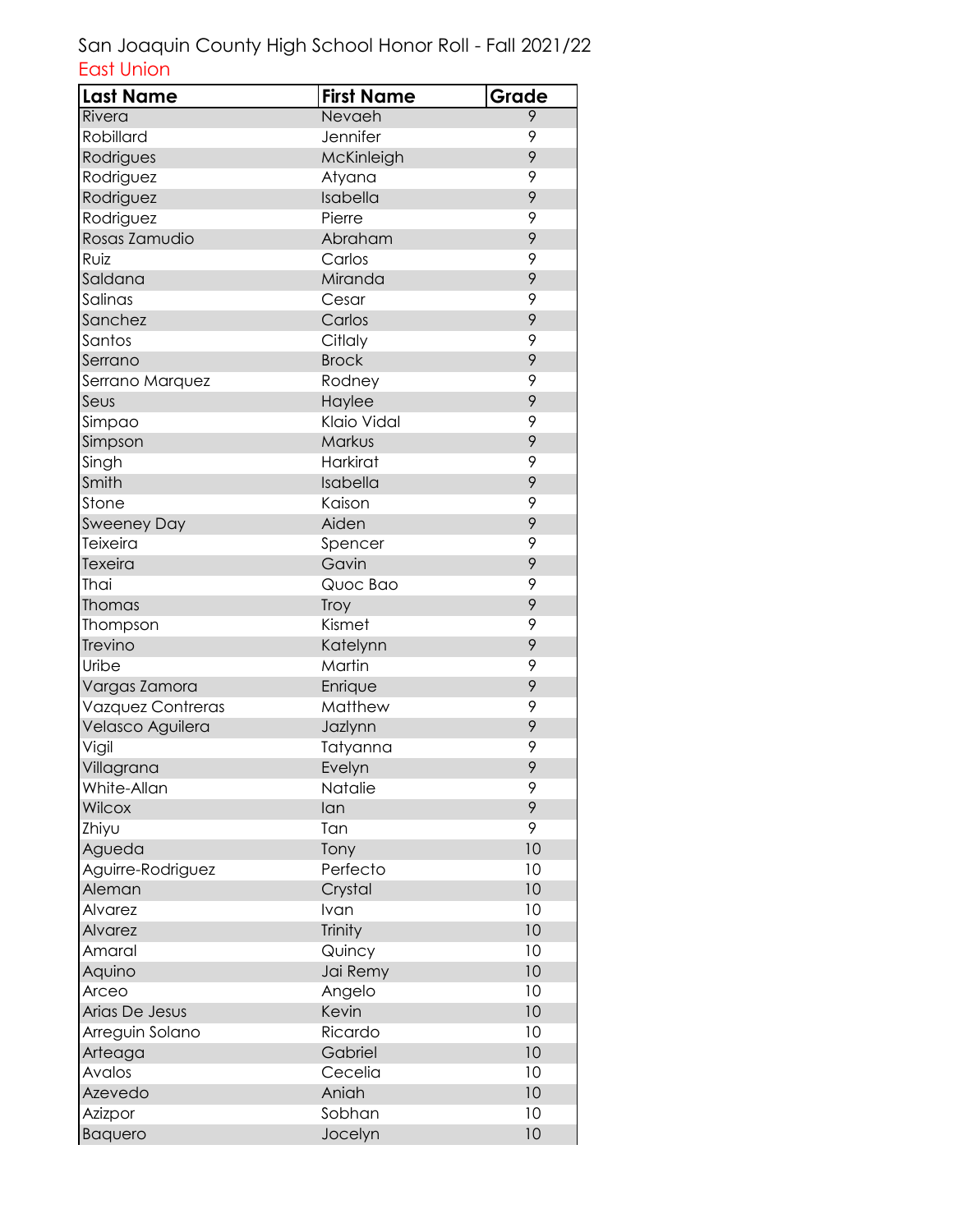| <b>Last Name</b>            | <b>First Name</b>        | Grade |
|-----------------------------|--------------------------|-------|
| Beglinger                   | <b>Belle</b>             | 10    |
| <b>Belknap</b>              | Faith                    | 10    |
| <b>Brooks</b>               | Andrew                   | 10    |
| <b>Bucio</b>                | <b>Bianca</b>            | 10    |
| <b>Bulmer</b>               | Cienna                   | 10    |
| Cabello                     | Noel                     | 10    |
| Cabico                      | Krishalyn                | 10    |
| Calunod                     | Liziel Anne              | 10    |
| Camacho Lopez               | Leon                     | 10    |
| Carlson                     | Kayla                    | 10    |
| Cass                        | Jasmine                  | 10    |
| Castro Bueno                | Angel                    | 10    |
| Cerna Cerna                 | Celedonio                | 10    |
| Cervantes Valencia          | Miranda                  | 10    |
| Chaparro                    | Christoval               | 10    |
| Chavez Estrada              | Diana                    | 10    |
| Collier                     | lan                      | 10    |
| Colocar                     | Reyna Rose               | 10    |
| Cornejo                     | Veronica                 | 10    |
| Cortes                      | Juan                     | 10    |
| Cosio-Zepeda                | Rosemary                 | 10    |
| Cruz Garcia                 | Georgina                 | 10    |
| Cuellar                     | Evanna                   | 10    |
| Darter                      | <b>Blake</b>             | 10    |
| Davila                      | Ruben                    | 10    |
| DeGroot                     | Jason                    | 10    |
| Delgado                     | Jaime                    | 10    |
| Delgado                     | Joaquin                  | 10    |
| Ednie                       | William                  | 10    |
| Estevez                     | Ariyana                  | 10    |
| Estrada                     | Aubrianna                | 10    |
| Estrada                     | <b>Benedict Alistair</b> | 10    |
| Estrada Curin               | Miguel                   | 10    |
| Galvez                      | Cash                     | 10    |
| Gann                        | Teagan                   | 10    |
| Garcia                      | Alexa                    | 10    |
| Garcia                      | Mateo                    | 10    |
| Garcia Aguilar              | Jatziry                  | 10    |
| Garcia Chavez               | Edgar                    | 10    |
| Gascon                      | Mia                      | 10    |
| Gill                        | Kianah                   | 10    |
| Gonzales                    | Julian                   | 10    |
| Gonzalez                    | Yazmin                   | 10    |
| <b>Gonzalez Castellanos</b> | Giovanni                 | 10    |
| Gutierrez                   | America                  | 10    |
| Gutierrez                   | America                  | 10    |
| Gutierrez                   | Ashley                   | 10    |
| Gutierrez                   | Sete                     | 10    |
| Gutierrez                   | Sophia                   | 10    |
| Guzman                      | Sophia                   | 10    |
| Hayes                       | <b>Braden</b>            | 10    |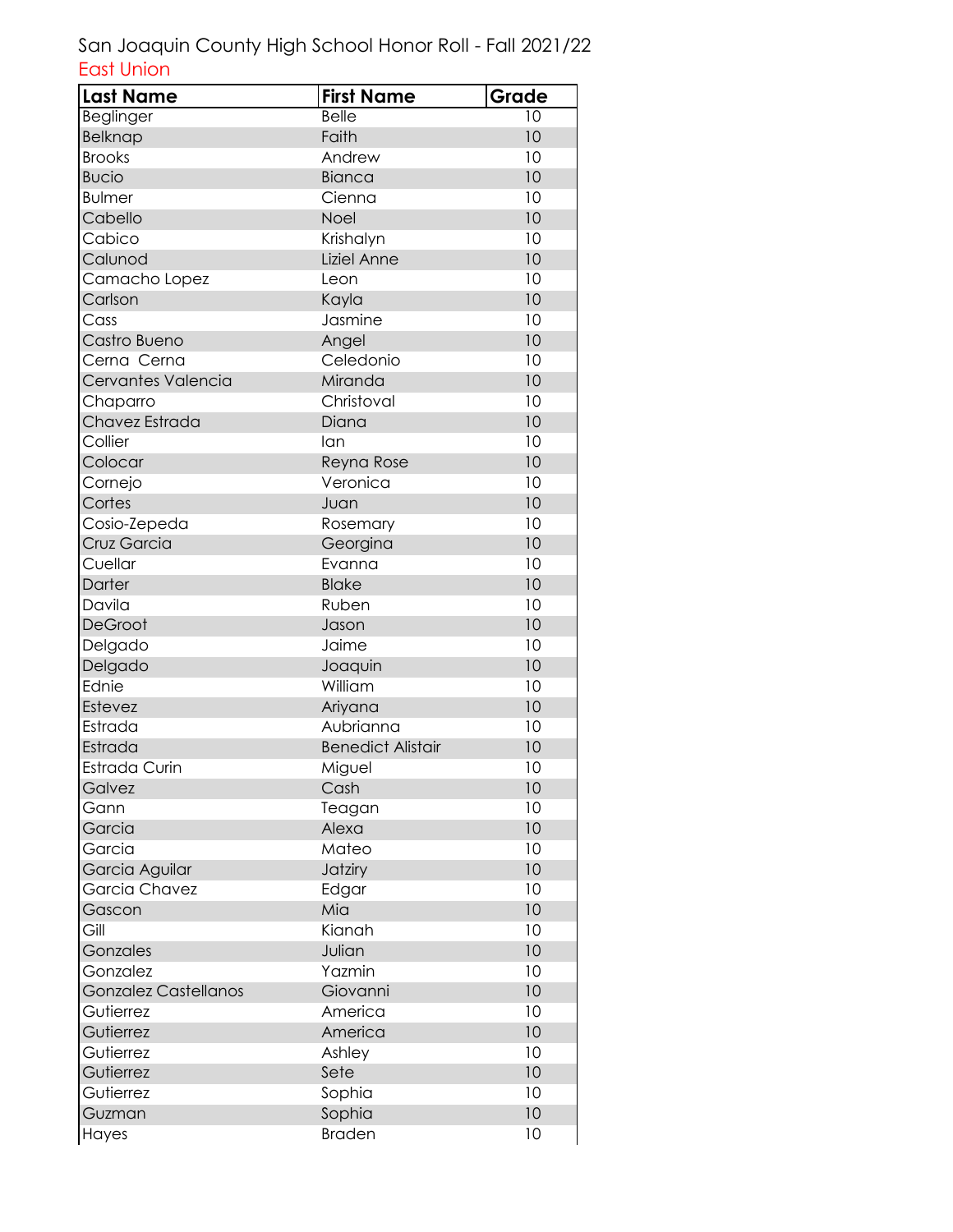| <b>Last Name</b>        | <b>First Name</b> | Grade |
|-------------------------|-------------------|-------|
| Hegman                  | Ashlyn            | 10    |
| Henricksen              | Emma              | 10    |
| Hernandez               | Angie             | 10    |
| Hernandez               | Ariel             | 10    |
| <b>Ilano</b>            | Alvin Joseph      | 10    |
| <b>Ivers</b>            | Angel             | 10    |
| Jara                    | Alexiah           | 10    |
| <b>Jeffries</b>         | Jaislyn           | 10    |
| Joby                    | Joseph            | 10    |
| Kaur                    | Gunneet           | 10    |
| Lammers                 | Hunter            | 10    |
| Larios                  | Gavin             | 10    |
| Lee                     | Michael           | 10    |
| Leon                    | Andre             | 10    |
| Little                  | <b>Blake</b>      | 10    |
| Llamas-Torres           | Stephanie         | 10    |
| Lopez                   | Anthony           | 10    |
| Lopez                   | Denisse           | 10    |
| Lopez                   | Isabel            | 10    |
| Lopez Galaviz           | Angel             | 10    |
| Lopez Pena              | Antonio           | 10    |
| Lopez Villalpando       | Leonardo          | 10    |
| Lopez-Gallegos          | <b>Bryan</b>      | 10    |
| Magsaysay               | Lizamarie         | 10    |
| Manges                  | Jeice             | 10    |
| Mantua                  | Gabriel           | 10    |
| Marden                  | Tyson             | 10    |
| Martinez                | Amanda            | 10    |
| Martinez                | Valerie           | 10    |
| Matthews                | Dylan             | 10    |
| Matthews                | Dylan             | 10    |
| McBroom                 | Emma              | 10    |
| Medina                  | Roberto           | 10    |
| <b>Medrano Corrales</b> | Kevin             | 10    |
| <b>Medrano Corrales</b> | Linda             | 10    |
| Mendiola Mora           | Ervin             | 10    |
| Mendoza                 | Isabel            | 10    |
| Mendoza                 | Jose              | 10    |
| Montalvo                | Devon             | 10    |
| Munoz                   | Angel             | 10    |
| Munoz                   | Heaven            | 10    |
| Naicker                 | Sarah             | 10    |
| Navarro                 | Mariela           | 10    |
| Nervis                  | Mackenzie         | 10    |
| Niven                   | Chase             | 10    |
| Padilla                 | Vanessa           | 10    |
| Paiva                   | Apollonia         | 10    |
| Payne                   | Donnese           | 10    |
| Perez                   | Diego             | 10    |
| Perez                   | Joseph            | 10    |
| Perez Ayala             | Giovanni          | 10    |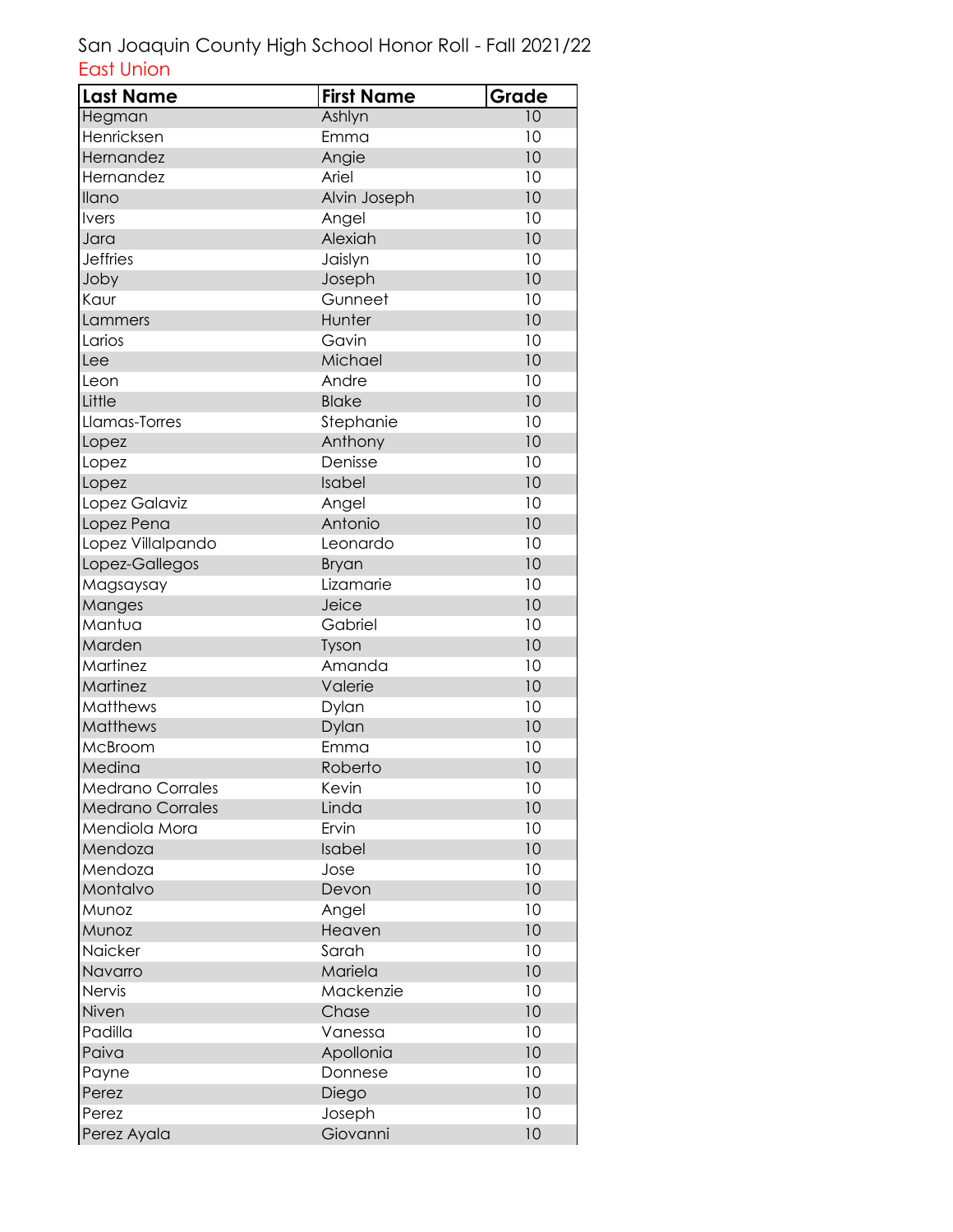| <b>Last Name</b>        | <b>First Name</b> | Grade          |
|-------------------------|-------------------|----------------|
| Quezada                 | Serjio            | 10             |
| Ramirez                 | Adrian            | 10             |
| Ramirez                 | Denise            | 10             |
| Roblejo                 | Ana               | 10             |
| Rodriguez               | Ivan              | 10             |
| Romero                  | Andrew            | 10             |
| Romero                  | Andrew            | 10             |
| Ross                    | Jazmine           | 10             |
| Rubio                   | Jovanni           | 10             |
| Rushlow                 | Kaden             | 10             |
| Rutherford              | Conner            | 10             |
| Sagredo                 | Ernesto           | 10             |
| Sanders                 | Carson            | 10             |
| Sauceda                 | Herbis            | 10             |
| Silva                   | Grace             | 10             |
| Sinclair                | Aiden             | 10             |
| Stephenson              | Peyton            | 10             |
| Strickland              | Aubrie            | 10             |
| Tafolla                 | Ivett             | 10             |
| <b>Talbert</b>          | Kylie             | 10             |
| Tejeda                  | Derrick           | 10             |
| Toscano                 | Juan              | 10             |
| Trujillo                | Alondra           | 10             |
| Valencia                | <b>Zachery</b>    | 10             |
| VanArsdell              | Kyle              | 10             |
| Vang                    | Leann             | 10             |
| VanHees                 | Hailey            | 10             |
| Vautour                 | Kaiden            | 10             |
| Velazquez Munoz         | Kaylee            | 10             |
| Viri                    | Andrew            | 10             |
| Vivanco                 | Adrian            | 10             |
| Watson                  | Angelrich         | 10             |
| White                   | Jaelyn            | 10             |
| White                   | Jayden            | 10             |
| Wigney                  | Christopher       | 10             |
| Williams                | Antonya           | 10             |
| Wilson                  | Paige             | 10             |
| Wolfe                   | Landon            | 10             |
| Zavala                  | Ruben             | 10             |
| Acosta                  | David             | 11             |
| Aiassa                  | Samantha          | 11             |
| Alegre                  | Gabriel           | $\overline{1}$ |
| Amaral                  | Courtney          | 11             |
| Arciniega Ramirez       | Nubia             | 11             |
| Arquiaga                | Adriana           | 11             |
| Avelar                  | Anthony           | 11             |
| <b>Bacilio Martinez</b> | Mario             | 11             |
| <b>Bane</b>             | Destiny           | 11             |
| <b>Barnes</b>           | Trevor            | 11             |
| <b>Barrios Godinez</b>  | Karina            | 11             |
| <b>Barron</b>           | Jenessa           | 11             |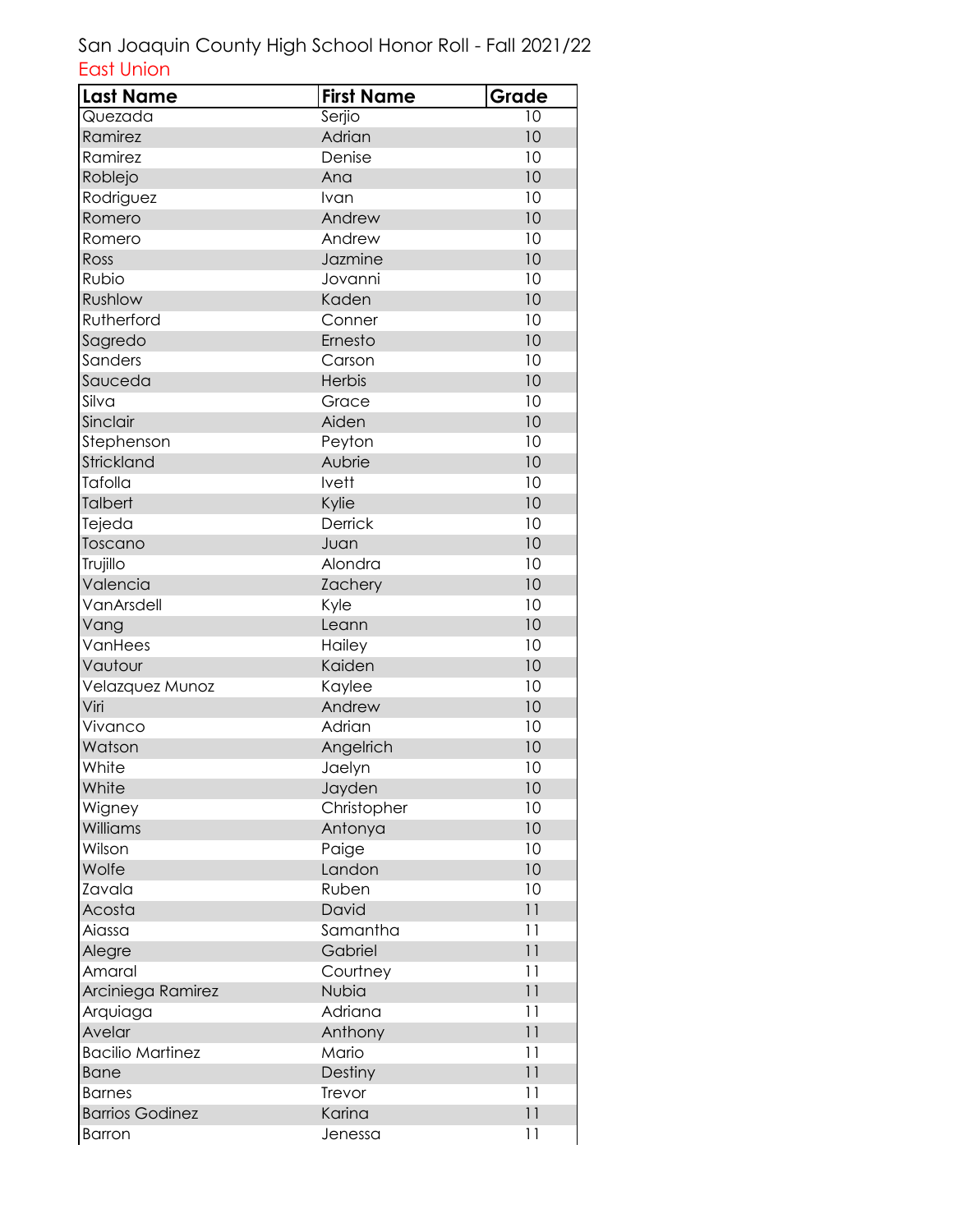| <b>Last Name</b>         | <b>First Name</b> | Grade           |
|--------------------------|-------------------|-----------------|
| <b>Berchtold</b>         | Paige             | 11              |
| <b>Bradley</b>           | Shawn             | 11              |
| <b>Brown</b>             | Bronson           | 11              |
| <b>Bucio Martinez</b>    | Luis              | 11              |
| Burlingame               | Madison           | $\overline{11}$ |
| Cabral                   | Stephanie         | 11              |
| Caldwell                 | Noah              | $\overline{11}$ |
| Calmes                   | Noah              | 11              |
| Canada                   | Cayden            | 11              |
| Canady                   | Carlee            | 11              |
| Cardenas                 | Jesus             | 11              |
| Castaneda                | Lance             | 11              |
| Ceja                     | Erica             | 11              |
| Cha                      | Abel              | 11              |
| Chavez                   | Cadence           | 11              |
| Chavez Estrada           | Benjamin          | 11              |
| Cisneros                 | Carlos            | 11              |
| Cleto Herrera            | Gerardo           | 11              |
| Correa De Casas          | Eva               | $\overline{11}$ |
| Davit                    | Alyson            | 11              |
| De Alba                  | Abigail           | $\overline{11}$ |
| Dedios                   | Lydia             | 11              |
| Del Toro                 | Clarabelle        | 11              |
| Dela Cruz Gomez          | Angel             | 11              |
| Diaz                     | Jose              | 11              |
| Duarte                   | Maritza           | 11              |
| Elder                    | Alice             | $\overline{11}$ |
| Enos                     | James             | 11              |
| Escobar Espinoza         | Erik              | 11              |
| Escoboza                 | Beto              | 11              |
| Estrada                  | Dalila            | $\overline{11}$ |
| Fong                     | Ethan             | 11              |
| Forbing                  | <b>Trinidad</b>   | 11              |
| Gallego Johnson          | Elizabeth         | 11              |
| Galvan                   | Mathew            | 11              |
| Gann                     | Kylee             | 11              |
| Garcia                   | <b>Brandon</b>    | 11              |
| Garcia                   | Edwin             | 11              |
| Gomez Ayala              | Elder             | 11              |
| Gonzalez                 | Favian            | 11              |
| Gonzalez                 | Joshua            | 11              |
| Gutierrez                | Arabella          | 11              |
| Gutierrez                | Octavio           | 11              |
| Gutierrez                | Ramiro            | 11              |
| Hamilton                 | Giselle           | 11              |
| Hati-an                  | Janna Rae         | 11              |
| Heath                    | Ashton            | 11              |
| <b>Hernandez Fuentes</b> | Casandra          | 11              |
| Herrera                  | Noel              | 11              |
| Huffman                  | Emma              | 11              |
| Israel                   | Isabella          | 11              |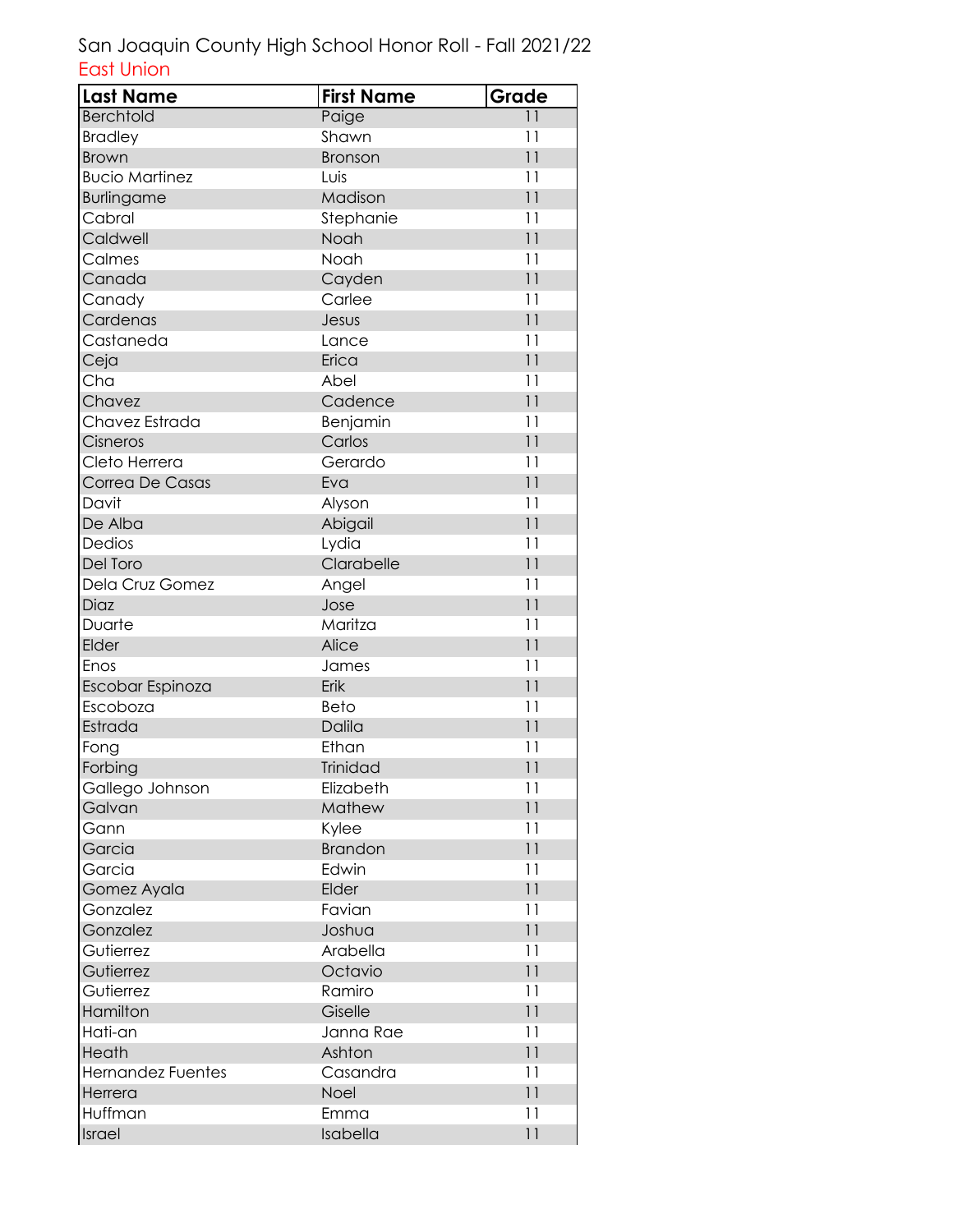| <b>Last Name</b>    | <b>First Name</b> | Grade           |
|---------------------|-------------------|-----------------|
| Jarboe              | Andrew            | 11              |
| Jauregui            | Citlalli          | 11              |
| Kaur                | Manjot            | 11              |
| Kharroub            | Ameer             | 11              |
| Knapp               | Mykeal            | 11              |
| Larkin              | Robert            | 11              |
| Lee                 | Cody              | 11              |
| Lee                 | Dylan             | 11              |
| Lockwood Sandoval   | Trenton           | 11              |
| Lopez Sanchez       | Jaquelin          | 11              |
| Lule                | Samantha          | 11              |
| Luna                | Nickolas          | 11              |
| Martinez            | Adrian            | 11              |
| Martinez            | Jaden             | 11              |
| Martinez            | Valerie           | 11              |
| Martinez Delgadillo | Esau              | 11              |
| <b>McCarter</b>     | Jea'Marie         | 11              |
| Melendez Montoya    | Katherine         | 11              |
| Mix                 | Nolan James       | 11              |
| Molina              | <b>Alex</b>       | 11              |
| Montalvo            | Elijah            | 11              |
| Morin Estrada       | Eliana            | 11              |
| Morris              | Nathaniel         | 11              |
| Mosher              | Natalee Anette    | 11              |
| Murillo Ceja        | Martin            | 11              |
| Naranjo             | Annaliz           | 11              |
| Navarro             | Mia               | 11              |
| <b>New</b>          | Gabriel           | $\overline{11}$ |
| Nielsen             | Filippa           | 11              |
| Niewald             | Luca              | 11              |
| Ochoa               | Valerie           | 11              |
| Ochoa-Diaz          | Yoselin           | 11              |
| Olague              | Vincent           | 11              |
| Ordaz               | Raymond           | 11              |
| Ornelas             | Karla             | 11              |
| Ortiz Lira          | Jesus             | 11              |
| Pearson             | Cassidy           | 11              |
| Perez Medina        | Josiah            | 11              |
| Perez Sobarzo       | Emilio            | 11              |
| Pierce              | Jenascia          | 11              |
| Placheta            | Margelynn         | 11              |
| Reed                | Benjamin          | 11              |
| Ridgwell            | Nicholas          | 11              |
| Rios                | Dalilah           | 11              |
| Robles              | Zachary           | 11              |
| Rodriguez           | lan               | 11              |
| Rodriguez           | Kimberly          | 11              |
| Rodriguez Luna      | Fatima            | 11              |
| Rodriguez Luna      | Fatima            | 11              |
| Romero              | Isaac             | 11              |
| Romero              | Isabella          | 11              |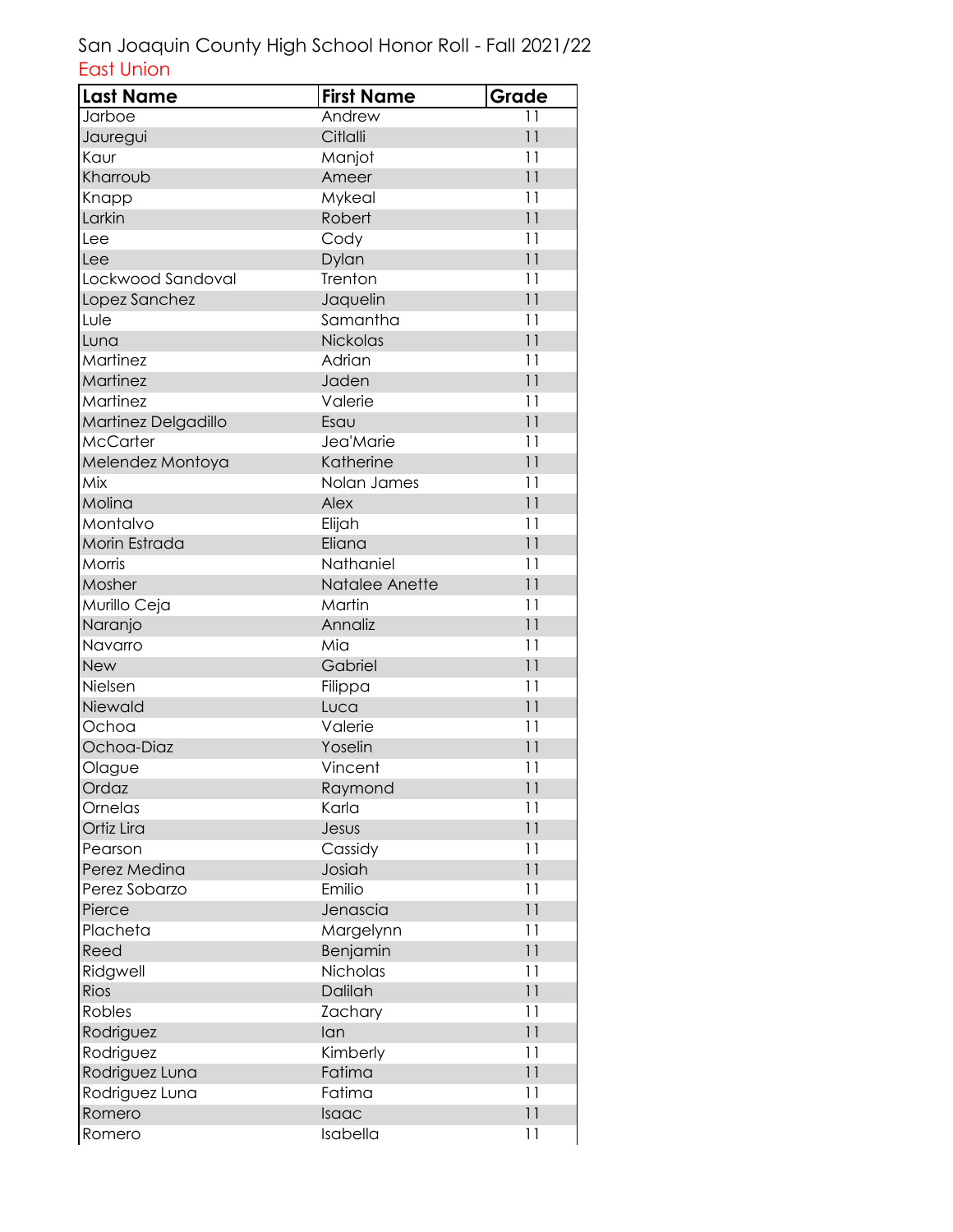| <b>Last Name</b>       | <b>First Name</b>  | Grade           |
|------------------------|--------------------|-----------------|
| Romero                 | Victor             | 11              |
| Rubalcava              | Isaac              | 11              |
| Salazar de la Rosa     | Hannah             | 11              |
| Sanchez                | Rosa               | 11              |
| Sanchez Sobarzo        | Ariana             | $\overline{11}$ |
| Sandhu                 | Sukhpreet          | 11              |
| Severson               | Justin             | $\overline{11}$ |
| Singh                  | Damanjot           | 11              |
| Singh                  | Mohitpreet         | 11              |
| Singh                  | Tejinder           | 11              |
| Smolensky              | Megan              | 11              |
| Soriano                | Dayana             | 11              |
| Soto                   | Andrew             | 11              |
| Sy                     | Anthony            | 11              |
| <b>Telles</b>          | Adrian             | 11              |
| Titsworth              | Lawrence           | 11              |
| Toste                  | Tyler              | 11              |
| Turpin                 | Shane              | 11              |
| Ugalino                | Isabel             | $\overline{11}$ |
| Valencia               | Daniela            | 11              |
| Valencia               | Victor             | $\overline{11}$ |
| Vasquez                | <b>Alexis</b>      | 11              |
| Vasquez                | Arthur             | 11              |
| Vazquez Contreras      | Maximiliano        | 11              |
| Vigil                  | Janessa            | 11              |
| Villa Farias           | Andrea             | 11              |
| Villagomez Calvillo    | Angel              | $\overline{11}$ |
| Ware                   | Elijah             | 11              |
| Winston                | Meiko              | 11              |
| Yang                   | Eden               | 11              |
| Aguilar                | Osbaldo            | 12              |
| Alvarado               | Jose Manuel        | 12              |
| Alvarado               | <b>Jose Manuel</b> | 12              |
| Amaral                 | Louis              | 12              |
| Amezcua Soria          | Wendy              | 12              |
| Anaya Solis            | Alejandro          | 12              |
| Anderson               | Gannon             | 12              |
| Aquino                 | Sean               | 12              |
| <b>Ball</b>            | Robert             | 12              |
| <b>Beltran Labrada</b> | Kasandra           | 12              |
| <b>Bennett</b>         | Hailey             | 12              |
| <b>Bertrand</b>        | Jacob              | 12              |
| <b>Bogle</b>           | Kaetlyn            | 12              |
| <b>Botelho</b>         | Carly              | 12              |
| <b>Brooks</b>          | Rianna             | 12              |
| Calmes                 | Nolan              | 12              |
| Canela                 | Nalee              | 12              |
| <b>Caringal Holmes</b> | Alessandra         | 12              |
| <b>Ceballos Amador</b> | Daniel             | 12              |
| Cedergren              | Thomas             | 12              |
| Chau                   | Allana             | 12              |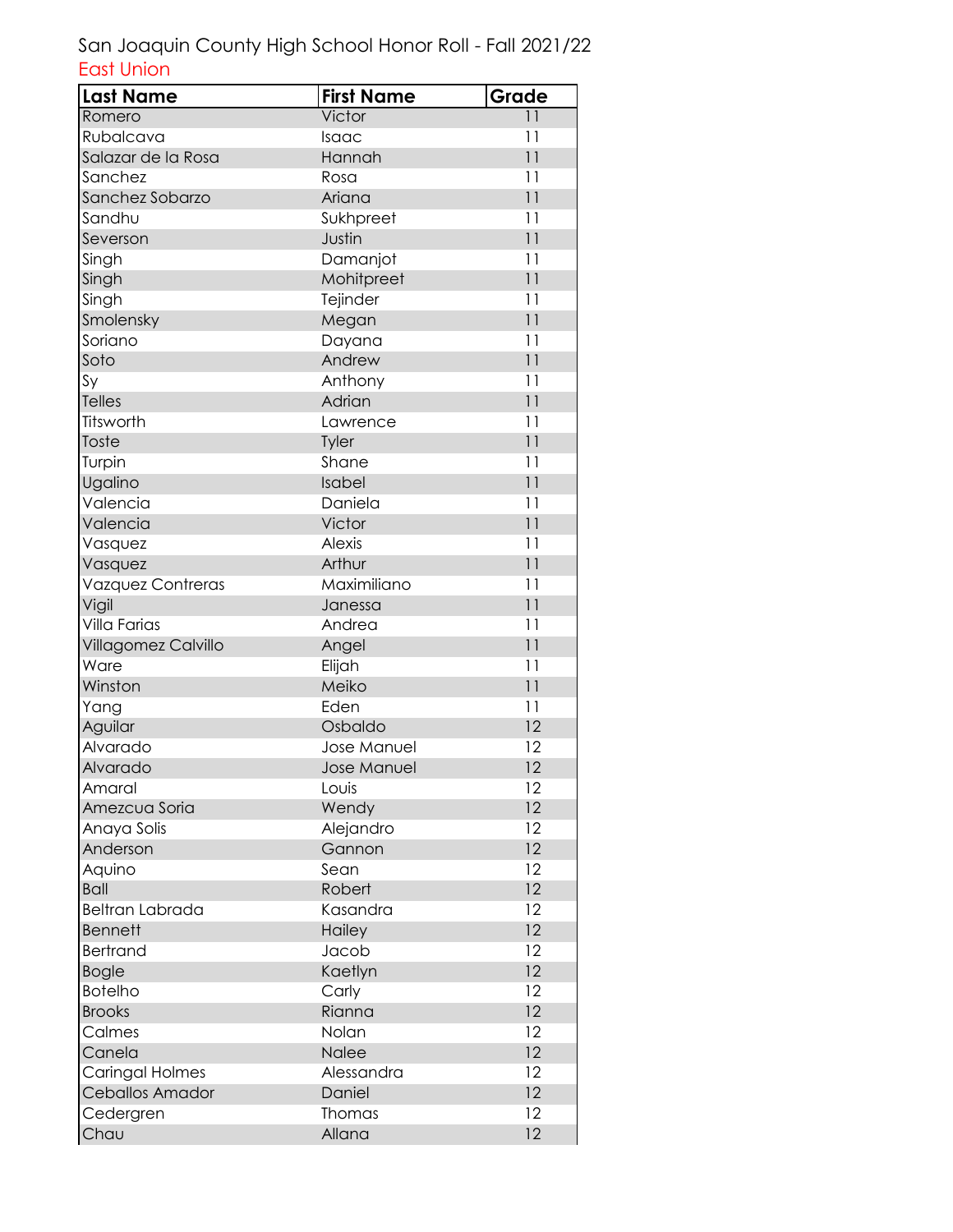| <b>Last Name</b>      | <b>First Name</b> | Grade |
|-----------------------|-------------------|-------|
| Chavez                | Angie             | 12    |
| Chavez Barajas        | Ivan              | 12    |
| Clapp                 | Alyssa            | 12    |
| Contreras             | Emely             | 12    |
| Contreras             | Emely             | 12    |
| Cooper                | Evan              | 12    |
| Cornejo               | Nedjivia          | 12    |
| Cornett               | Lillyan           | 12    |
| Corona Aguilar        | Vivian            | 12    |
| Cuellar               | Angelino          | 12    |
| Cuellar               | Luis              | 12    |
| Davis                 | Kylisha           | 12    |
| Diaz                  | <b>Xochitl</b>    | 12    |
| <b>Dickey</b>         | Erika             | 12    |
| Doroteo               | Ana               | 12    |
| <b>Driscoll</b>       | Raelyn            | 12    |
| Escobar               | Emily             | 12    |
| <b>Espejel Garcia</b> | <b>Brianna</b>    | 12    |
| Estrada               | Mia               | 12    |
| Fagundes              | Izaiah            | 12    |
| Ferreira              | Micaela           | 12    |
| Finuliar              | <b>Brandon</b>    | 12    |
| Flores                | Angel             | 12    |
| Gadek                 | Kacper            | 12    |
| Gallo                 | Aaron John        | 12    |
| Garcia Lamar          | Rose              | 12    |
| Gardea Lopez          | Erika             | 12    |
| Garrido Alvarez       | Noemi             | 12    |
| Geske                 | Morgan            | 12    |
| <b>Gil Ruelas</b>     | Magali            | 12    |
| Gonzales              | Joseph            | 12    |
| Gonzales Pineda       | Maria Abigail     | 12    |
| Gonzalez              | Cynthia           | 12    |
| Gonzalez              | Damian            | 12    |
| Gonzalez Jimenez      | Gabriela          | 12    |
| Gooden                | Alyssa            | 12    |
| Grabowski             | <b>Brooke</b>     | 12    |
| Gutierrez             | Omar              | 12    |
| Gutierrez             | Paola Ruby        | 12    |
| Gutierrez-Carranza    | Jazmine           | 12    |
| Guyton                | Amaiya            | 12    |
| Haena                 | Samuel            | 12    |
| Hakim                 | Arman             | 12    |
| Haro                  | Ryan              | 12    |
| Harper                | Myreza            | 12    |
| Herzog Mount          | Norene            | 12    |
| Hinojosa Soto         | Citlalli          | 12    |
| Howe                  | Bryan             | 12    |
| Irigoyen              | Alan              | 12    |
| Jauregui              | Fatima            | 12    |
| Jimenez               | Adam              | 12    |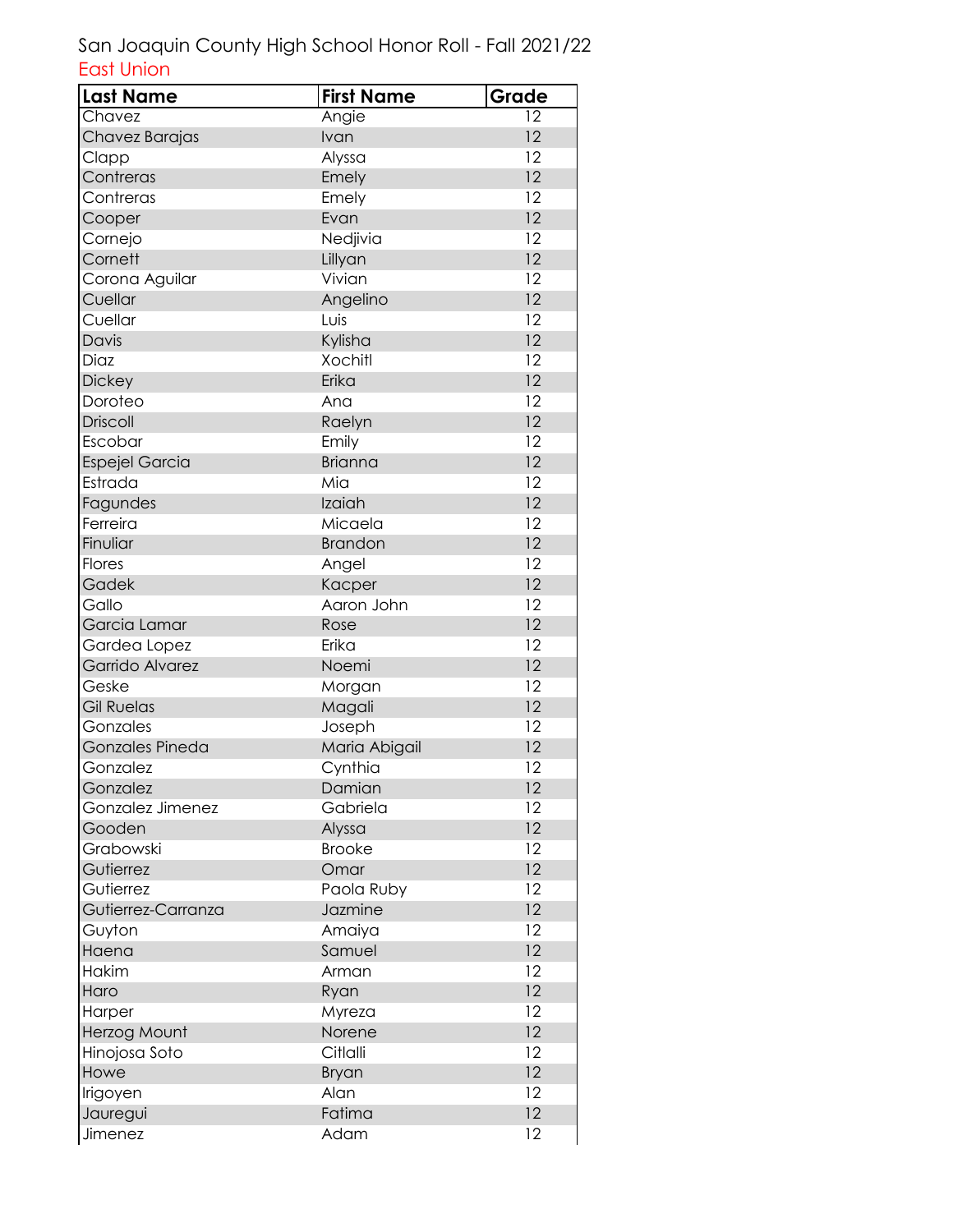| <b>Last Name</b> | <b>First Name</b> | Grade |
|------------------|-------------------|-------|
| Johal            | Navreen           | 12    |
| Johnson          | Brynn             | 12    |
| Lawas            | Princess Justine  | 12    |
| Leal             | Logan             | 12    |
| Lee              | Kerista           | 12    |
| Lennard          | Yael              | 12    |
| Linares Gomez    | Eduardo           | 12    |
| Lombardi Sanchez | Caressa           | 12    |
| Lopez            | Elizabeth         | 12    |
| Lopez            | Jaydan            | 12    |
| Lopez            | Omar              | 12    |
| Lopez            | Valerie           | 12    |
| Lopez Luna       | Ivan              | 12    |
| Lopez Luna       | Ivan              | 12    |
| Lucas            | Joshua            | 12    |
| Mallcheck        | Cassara           | 12    |
| Mantua           | Emilio            | 12    |
| Manzano          | Julian            | 12    |
| Martinez         | Anthony           | 12    |
| Martinez         | Mataly            | 12    |
| Martinez Aguirre | Hugo              | 12    |
| Martinez Romero  | Gael              | 12    |
| Medina           | Jessica           | 12    |
| Medrano          | Andrew            | 12    |
| Medrano          | Diego             | 12    |
| Mejia            | Pamela            | 12    |
| Moncada          | Allyssa           | 12    |
| Moore            | Nicholas          | 12    |
| Munoz            | Faith             | 12    |
| Navarro          | Marcela           | 12    |
| Nunez            | Nikko             | 12    |
| O Connor         | Ryan              | 12    |
| Ochoa            | Alexa             | 12    |
| Ochoa            | Julian            | 12    |
| Ontai            | Kainoa            | 12    |
| Ornelas          | Javier            | 12    |
| Padilla Quiroz   | Ashley            | 12    |
| Palaya           | Kelce             | 12    |
| Partida Ruiz     | Armando           | 12    |
| Peacock          | Kaitlyn           | 12    |
| Perazzo          | John              | 12    |
| Perez            | Mariana           | 12    |
| Perez Hernandez  | Nataly            | 12    |
| Phippen          | <b>Bradley</b>    | 12    |
| Phirunchit       | Palita            | 12    |
| Pickering        | Cameron           | 12    |
| Piddock          | Robert            | 12    |
| Pierre           | Janaye            | 12    |
| Quinones         | Sonny             | 12    |
| Ramirez          | Dyana             | 12    |
| Rattu            | Mandeep           | 12    |